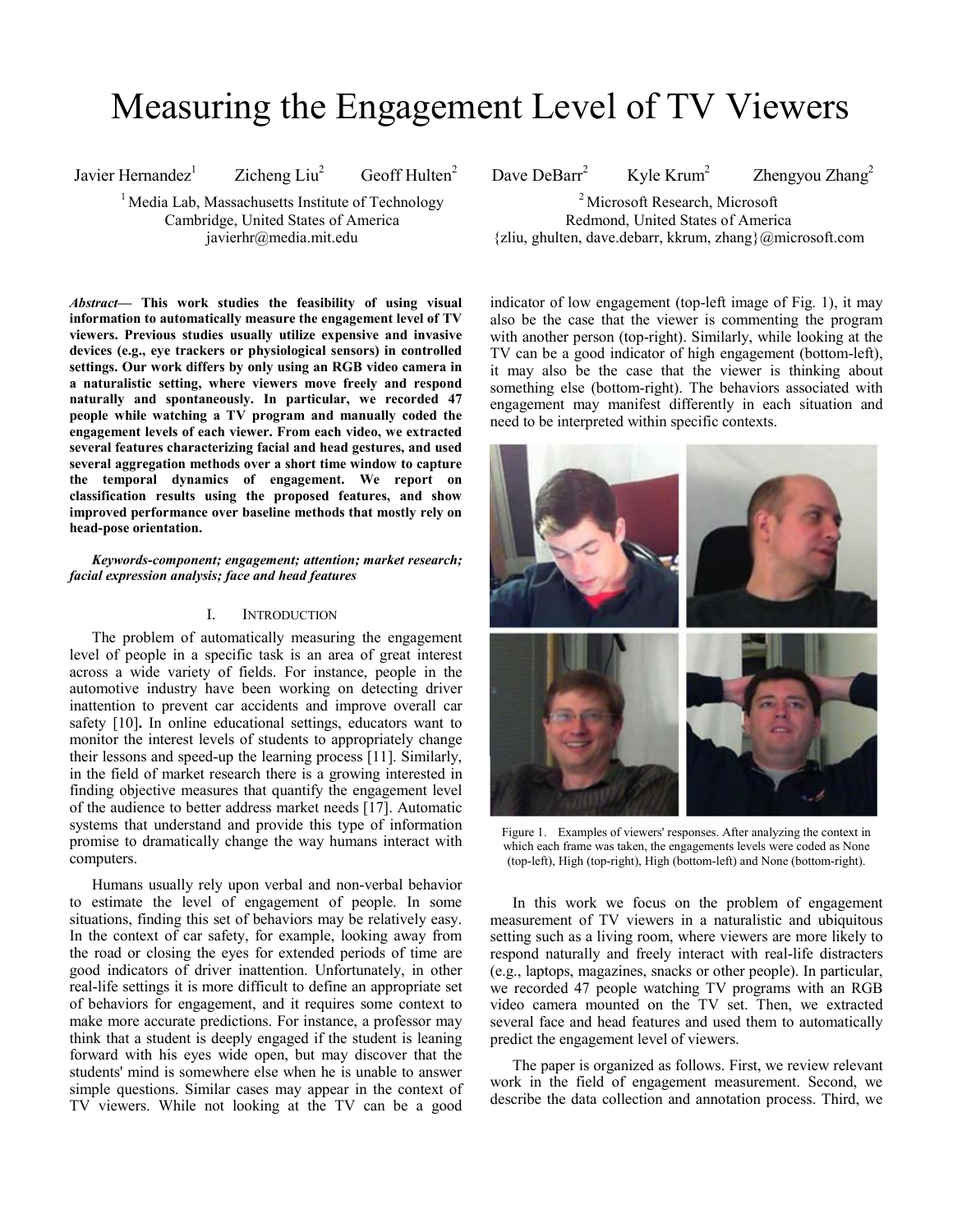present several features and aggregation methods to capture facial and head changes over time. Fourth, we provide details about the experimental setting and evaluation methods. Finally, we present classification results and feature analysis.

## II. RELATED WORK

The problem of engagement measurement has been widely studied in the laboratory or semi-structured environments where variables that introduce noise are controlled or eliminated. Engagement and similar types of affective information are usually captured through two main sources of information: self-reports and autonomic information.

Verbal self-reports in the form of interviews or surveys are widely used in the field of market research to assess the level of recall and comprehension of certain stimuli such as advertisements (see Poels and Dewitte [17] for an extensive review). However, participants can also provide their emotional responses through more visual surveys such as the Self-Assessment Manikin [4] and FaceTrace<sup>TM</sup> [22]. A more subtle approach is the use of electronic dials that allow participants to provide moment-to-moment ratings. Although self-report methods provide first-hand information about what the participant experiences, they require cognitive effort to process and may divert their attention during the experiments. An alternative method is to utilize the reports of a human coder. This method is widely used in the field of facial expression analysis where certified Facial Action Unit coders examine videos and provide annotations [7]. Although this method avoids disrupting the participants, the annotation process is considerably slower and more expensive.

A typically less disruptive method captures the autonomic responses of the body. One of the most widely used autonomic signals to measure engagement is eye gaze behavior. For instance, Wedel and Pieters [21] studied the eye movements when looking at advertisements and found that the number of eye fixations, and not their duration, was a good indicator of attention and memory processing. However, eye trackers are expensive devices and cannot be easily applied in real-life settings without disrupting participants' behavior. Researchers have successfully used other biosensors such as heart rate [12] or galvanic skin response monitors [16]. However, these sensors can be easily influenced by external factors (e.g., movement, temperature) and require very controlled settings to clearly identify the stimulus eliciting the response. More advanced systems combine multiple modalities to clarify ambiguous cases and capture a wider range of responses. For instance, McDuff et al. [15] used a Kinect camera, a galvanic skin response sensor, and a video webcam to capture the engagement level of workers in an office environment, reaching 71% recognition accuracy. In a separate study, Kapoor and Picard [11] combined a pressure sensor on the chair and an Infra-Red camera to capture the interest level of students with an accuracy of 86%. Although combining multiple sensors typically increases recognition accuracy, it also increases instrumentation costs and limits its scalability to larger populations.

When exploring real-life scenarios, RGB video cameras are arguably one of the most ubiquitous and less invasive sensors

because they are widely accessible to the public and can be used from a distance to measure rich psychophysiological information such as head gestures and facial expressions. In a recent attempt to capture information in less controlled settings, McDuff et al. [14] used the webcam of computer users to capture their responses while watching an advertisement. However, the short duration of the stimulus (around 3 minutes) severely limits the appearance of natural distracting behavior (e.g., speaking with someone else, reading a magazine).

# III. DATA COLLECTION

This section provides details about the experimental setup and the process of engagement annotation.

## *A. Setting*

In order to measure the level of engagement of TV viewers, we created a naturalistic environment that recreates a living room. As shown in Fig. 2, the experimental setting included a television (60 inches), an RGB video camera, a table and a couch. Additional chairs were placed in the background if there were many participants. The video camera was mounted on top of the TV and recorded viewer's responses with a resolution of 1280x720 pixels. The separation between the couch and the camera was 2.5 meters and the spatial distribution of the objects remained constant throughout all of the recordings.



Figure 2. Schematics of the experimental setup.

Data collection was performed over a series of sessions. During each session, a group of participants watched a TV show selected from a large online library. The only requirement for the program was to be more than 15 minutes and less than 1 hour. Throughout the experiment participants had access to drinks, snacks, magazines and a tablet computer with an Internet connection. Moreover, they were allowed to use personal electronic devices (e.g., cellphone, laptop) and to interact with other participants as they felt appropriate. The goal of this experimental setup was to elicit natural distracting behavior and to introduce challenges of real-life scenarios (e.g., face occlusions, body movement, lack of engagement).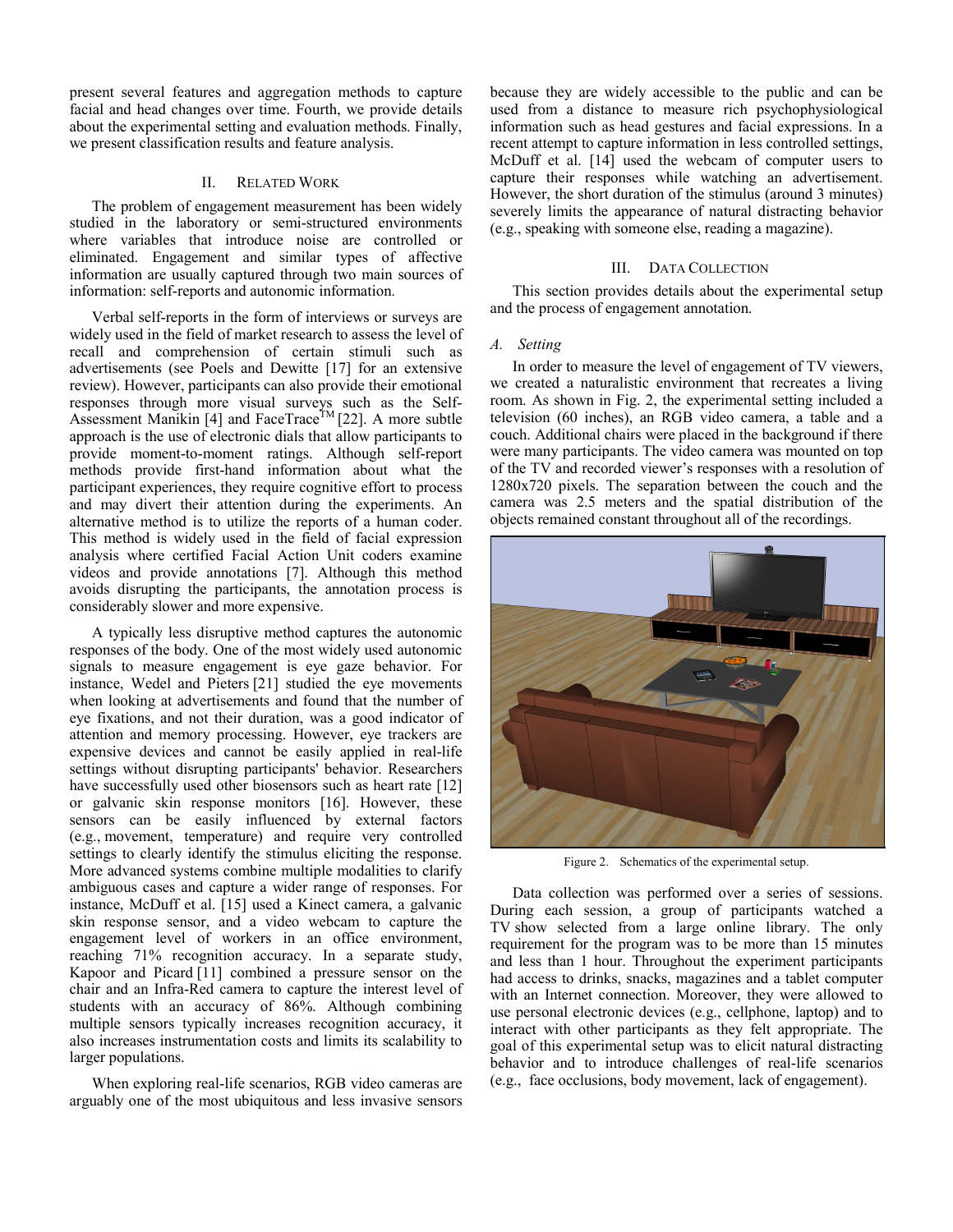We recorded the responses of 47 participants grouped in 14 different sessions. The maximum number of participants per session was 7, the minimum was 2, and the average was 3.36. The average duration of the sessions was 25 minutes including advertisements. Participants in each session knew one another from work or socially before the experiments. Four of the sessions recorded families who frequently watched TV together in their homes. People were recruited through e-mail and poster advertisements, and were selected to represent a wide range of demographics in terms of ethnicity, gender and age.

## *B. Annotation*

The engagement level of viewers' responses was rated by an experienced human coder. In the context of TV viewers, we define the engagement level as the extent to which the viewer is focused on the experience being shown on the TV. These ratings were used as a ground truth to train and evaluate our recognition system. We defined four different states/levels:

- High: The viewer's main focus for an extended period is the content and he is eager to move past distracters to return to the content. For example, if several viewers are watching a football game and they are on the edge of their seat, they are highly engaged. Similarly, if they turn to each other and talk about the last play for a few seconds, then come back to the game, the engagement probably has remained High the whole time.
- Medium: The viewer's main focus is the content but he is also aware of other things in the environment and may check email, chat, etc.
- Low: The viewer's main focus is on something other than the content, but the viewer may check into the content periodically.
- None: The viewer's main focus is on something other than the content and he is not checking into the content. For instance, if a commercial comes on and he turns to his friend and chats about what they did last night, their engagement is probably Low or None.

Using the above guidelines, the human coder watched the entire video to understand the overall context, then went back and annotated state changes between the engagement states. A list of things that were considered (but not limited to) are: topic of conversation, visual focus of attention, expressive state, time scale of disengagement, and body pose. Although these factors are typically good indicators of engagement, everything had to be interpreted within a specific context. For instance, someone who is very relaxed and has no expression can still be highly engaged. Note that at the end of the annotation process, we obtained the engagement level of each viewer for every frame.

# IV. FEATURE EXTRACTION

In the setting of meeting rooms, head pose is arguably one of the most reliable and widely used features to determine the focus of people's attention [1][2][5][20]. The underlying assumption is that people pay attention to whatever they are looking at. In this work, we utilize an off-the-shelf head pose

estimation method [23] as a baseline feature to compare classification performance. This method detects 5 different states: undetected face, frontal face, right half, left half, full right and full left. Since different people may sit at different locations of the living room, we grouped the left and right sides in one single state (i.e., right/left half, full right/left). We hypothesize that only using head pose may be too limited to capture the engagement of TV viewers as they may multitask and can frequently change their head orientation.

A complementary and more complex approach consists of analyzing the facial expressions of people. This task usually involves finding several interesting points around the face (e.g., lips, eyebrows) and analyzing their change over time. Different researchers utilize different number of points and distributions around the face but, usually, the larger the number of points, the more information can be gathered, but the more computationally expensive it becomes as well. For instance, El Kaliouby and Robinson [8] tracked 24 facial points and found strong correlation of their movements with certain cognitive states (e.g., agreeing, confused, interested). Similarly, McDuff et al. [15] and Teixeira et al. [18] tracked 100 and 64 facial points, respectively, to recognize engagement in different settings. When analyzing social spaces such as living rooms, where many people may gather at the same time, less computational expensive algorithms are preferred. In this work we utilize an off-the-shelf system [13] that uses 5 facial points (see Fig. 3). Using these points, we extract the following types of features:

- Face distances and angles. Fig. 3 shows the 8 distances and the 12 angles computed between the different facial points. These features have been shown to capture facial expressions and activities such as smiling and talking.
- Head roll. We computed the rotation of the head by calculating the absolute angle between the two eyes and the horizontal plane. The goal of this feature is to capture certain gestures such as head tilts that may appear when someone is confused or bored.



Figure 3. Facial points (squares), distances (lines), and angles (segments).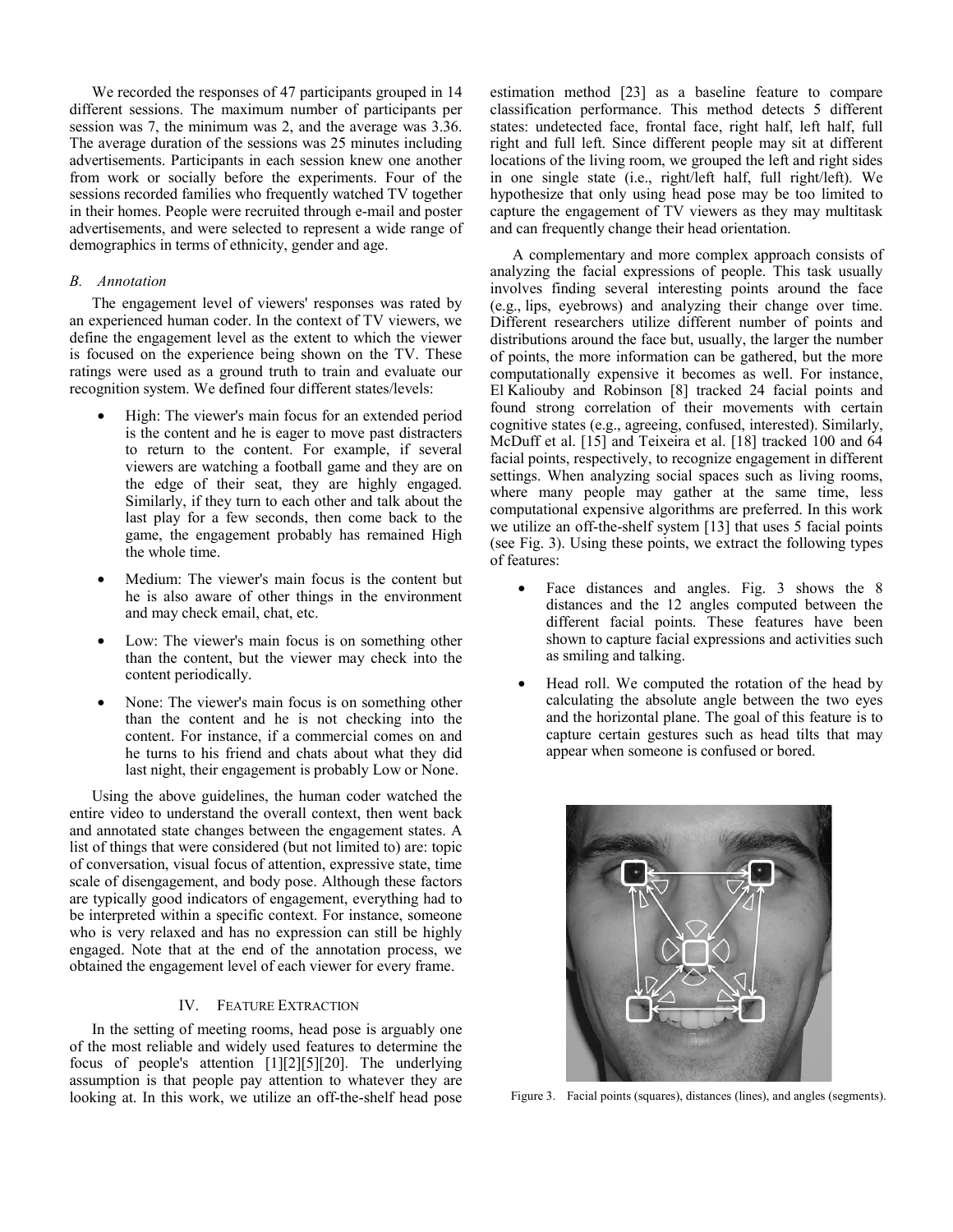

Figure 4. Graphical representation of temporal aggregation methods.

|  |  |  | TABLE I. SUMMARY OF HEAD AND FACE FEATURES |
|--|--|--|--------------------------------------------|
|--|--|--|--------------------------------------------|

| <b>Modules</b>    | <b>Types of features</b> | <b>Aggregation methods</b>   |  |  |  |
|-------------------|--------------------------|------------------------------|--|--|--|
| Head Pose Tracker | Head orientation         | Amount of time at each state |  |  |  |
|                   |                          | Mean                         |  |  |  |
|                   |                          | Median                       |  |  |  |
|                   | Face distances           | Standard deviation           |  |  |  |
| Face Tracker      | Face angles              | Minimum                      |  |  |  |
|                   | Head roll                | Maximum                      |  |  |  |
|                   |                          | Position of maximum value    |  |  |  |
|                   |                          | Position of minimum value    |  |  |  |
| Face Detector     | Head size                | Range                        |  |  |  |
|                   | Head position            | Number of zero crossings     |  |  |  |

Additionally, we utilize the output of the Viola and Jones face detector [19] to extract two more types of features: 1) head size (area of the detected head) and 2) head position (location of the head). While the first feature may be relevant to indicate when someone is leaning forward or backward, the second one is useful to capture head shaking or nodding. Since different viewers may have different head sizes, we normalized all of the distances with respect to the distance between the two eyes. In the case of face size and face position, the distance between the two eyes was averaged over a period of time. These types of features not only require low-computational cost but are also robust to many of the aspects that affect pixel intensity and color (e.g., illumination changes, skin tones).

All of the above features were computed in a frame by frame basis. In order to capture the temporal dynamics of face and head gestures, we aggregated the features with different functions over a short time window. For the head pose estimation, we created a histogram of state percentages, capturing the proportion of frames the viewer displayed each pose. For the rest of the features, the aggregation functions were as follows: mean, median, standard deviation (STD), minimum value, maximum value, position of the minimum value, position of the maximum value, range (difference between maximum and minimum values), and number of zeros crossings after mean subtraction (ZC). Fig. 4 shows the graphical interpretation of the aggregation methods for a specific variable (e.g., distance between mouth points) throughout N frames. Different aggregation functions can potentially capture different characteristics of the temporal dynamics. For instance, the position of the maximum value

computed on the distance between the mouth points may indicate if the person is opening (i.e., maximum position at the end) or closing the mouth (i.e., position at the beginning). Another example: the number of zero crossings of the face position may represent the amount of movement of the person. TABLE I shows a summary of the different modules, types of features, and temporal aggregation methods.



Figure 5. Distribution of engagement levels after 1-minute segmentation.

#### V. EXPERIMENTAL SETTING

This section provides details about the data preprocessing, classification method, and performance metric used in our experiments.

#### *A. Preprocessing*

In this work we want to predict the engagement level of 47 viewers while they watch TV. Since each participant displayed various engagement levels throughout a session, we divided each session into smaller non-overlapping clips (e.g., 1 minute) with the response of one viewer at a time. For instance, from a 10 minute session with 2 TV viewers, we extracted 20 1-minute long clips. The goal of the classification will be the prediction of the most common rating for a specific time window (i.e., mode of the engagement levels).

Fig. 5 shows the distribution of engagement levels for the 1-minute clips. As can be seen, the engagement levels are skewed toward High. We believe this is because we allowed participants to choose their preferred programs, which is more representative of real-life scenarios. Moreover, we observed that viewers of the same session showed correlated responses, which is to be expected because they were watching the same TV program.

#### *B. Classification*

 In this study, we address the problem as a binary classification, in which None and Low levels of engagement were grouped into one class (186 samples), and Medium and High levels of engagement were grouped into a different class (806 samples). Future work will focus on collecting more data for the None and Low levels so we can appropriately address the problem as 4-class classification problem.

To perform classification, we used the publicly available LIBSVM library [6] that provides an efficient implementation of Support Vector Machines (SVMs) [3]. We used 5-fold-cross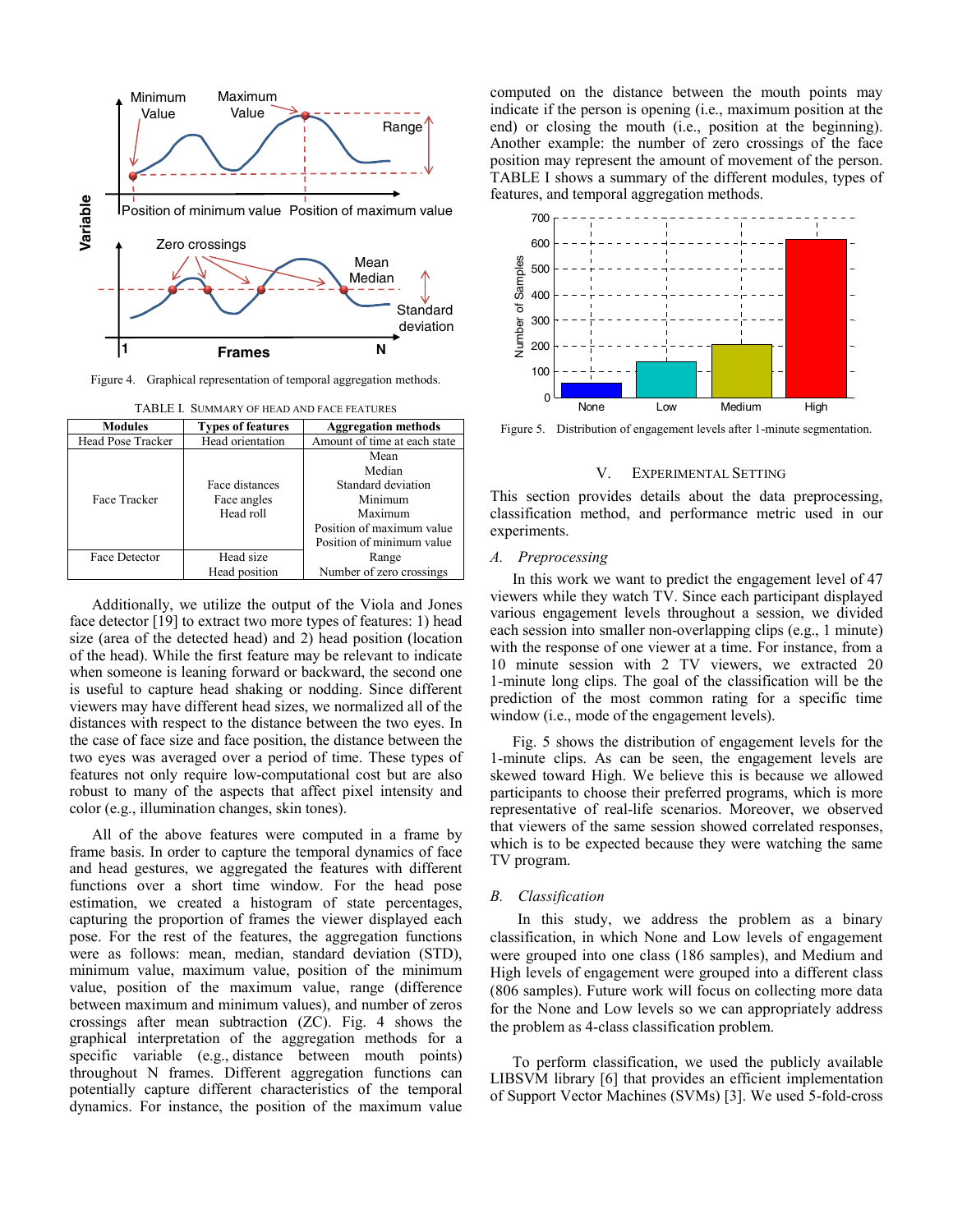|                       | Mean  | Median | <b>STD</b> | <b>Maximum</b> | <b>Minimum</b> | Max. Pos | Min. Pos | Range | ZC-   |
|-----------------------|-------|--------|------------|----------------|----------------|----------|----------|-------|-------|
| <b>Face distances</b> | 78.76 | 79.30  | 63.50      | 43.89          | 68.81          | 44.28    | 45.78    | 45.42 | 62.52 |
| <b>Face angles</b>    | 73.57 | 72.86  | 73.54      | 69.72          | 68.07          | 43.76    | 44.46    | 69.50 | 51.23 |
| <b>Head roll</b>      | 44.54 | 43.82  | 42.90      | 44.36          | 44.04          | 43.70    | 43.60    | 44.67 | 49.03 |
| <b>Head size</b>      | 43.53 | 42.95  | 56.56      | 63.97          | 53.38          | 44.17    | 43.74    | 61.89 | 69.91 |
| <b>Head position</b>  | 43.53 | 43.06  | 59.10      | 52.66          | 47.34          | 43.99    | 43.07    | 55.14 | 66.59 |
| Average               | 56.79 | 56.40  | 59.12      | 54.92          | 56.33          | 43.98    | 44.13    | 55.32 | 59.86 |

TABLE II. CLASSIFICATION SCORE (%) FOR EACH ONE OF THE FEATURES AND AGGREGATION METHODS

validation for testing and 10-fold-cross-validation for training. That is, we divided the dataset into 5 different groups and used four of them as a training set and the remaining one as the testing set. This process was then repeated until performance was obtained for all the groups. In the training phase, we divided the training set into 10 different groups and followed the same iterative process to gather performance for different misclassification costs of SVMs. Once the process was completed, we used the whole training set and the best cost to obtain the final classifier model, which then was used in the testing set. In order to ensure that our algorithm would generalize to other participants, video samples of the same participant always belonged to the same fold (i.e., they were never used for training and testing at the same time). We utilized a Linear Kernel for each type of feature and combined them with equal weights. The misclassification costs of SVMs that were used during the cross validation were:  $log_2 C$  {5, 6, ..., 18}.

In order to find the most discriminative subset of features we used the Forward Feature Selection (FFS) method [9]. Starting with the most discriminative feature, this method iteratively adds the feature that yields the highest performance. The method stops either if there are no additional features or the performance was better with a smaller subset of features.

# *C. Performance*

Traditionally, accuracy has been the most common metric to report classification performance. However, in more realistic datasets where class distributions may be unbalanced, a classifier that always predicts the most common class may deceptively yield high accuracy. A metric that addresses this problem is the F1 score, which is the harmonic mean between precision and recall. However, this metric provides performance on the detection of one class, which usually is the most relevant but least common.

Both of these metrics capture the performance of a classifier for a specific configuration (e.g., one threshold on the confidence values). However, when analyzing the discriminative power of a classifier, Receiver Operating Characteristic (ROC) and/or Precision/Recall (PR) curves are preferred. These metrics capture the performance of the classifier for different configurations of the classifier (e.g., different thresholds), and their area under the curve (AUC) is traditionally used as a representative score, ranging from 1 (maximum score) to 0 (minimum score). In this paper, we want to capture the performance of both classes (lower and

higher engagement levels) so we defined our score as the average between the ROC AUC and the AUCs of two PR curves: one assuming the class of interest is lower engagement levels, and the other one assuming the class of interest is higher engagement levels. This score was used to find the best parameter of the algorithm and will be used in the following section to report classification performance. For some of the results, we will also include traditional metrics for comparison. Note that a classifier that always predicts the most likely class will obtain a performance of 0, since none of the curves can be computed (i.e., confidence values are always one). In order to provide a baseline method, we used a classifier trained with only the head pose feature, which is the most common feature when measuring attention from a distance.

# VI. RESULTS

In this section we report results on the automatic recognition of engagement levels. The analysis is divided as follows. First, we evaluate the predictive value of each of the feature types and temporal aggregation methods. Second, we provide results for the best combination of features, and compare performance with standard metrics. Finally, we explore the use of different time windows. For the first two parts, we will use a 1-minute segmentation window.

# *A. Feature Types and Aggregation Methods*

Using the experimental setting described in the previous section, we computed the performance obtained for each of the features. When only using head pose information, the overall classification score was 62.37%. TABLE II shows the scores for each of the other features and aggregation methods. As can be seen, distances and angles between facial points outperformed head pose with 79.30% and 73.57%, respectively. This finding supports our hypothesis that facial expressions provide relevant information to detect the engagement levels. Interestingly, head position and head size also yielded better performance than head pose. A careful review of the predictions indicated that head size and head position successfully captured the cases where the viewers were deeply engaged and did not move, or were distracted and moved around (e.g., to speak with others, look at distracters). Among the feature aggregation methods, both mean and median performed at the same level and were the best methods for the facial distances and angles. Number of zero crossing was the most useful method for head features (i.e., roll, size, and position) and, on average, both ZC and standard deviation yielded the best performance across features.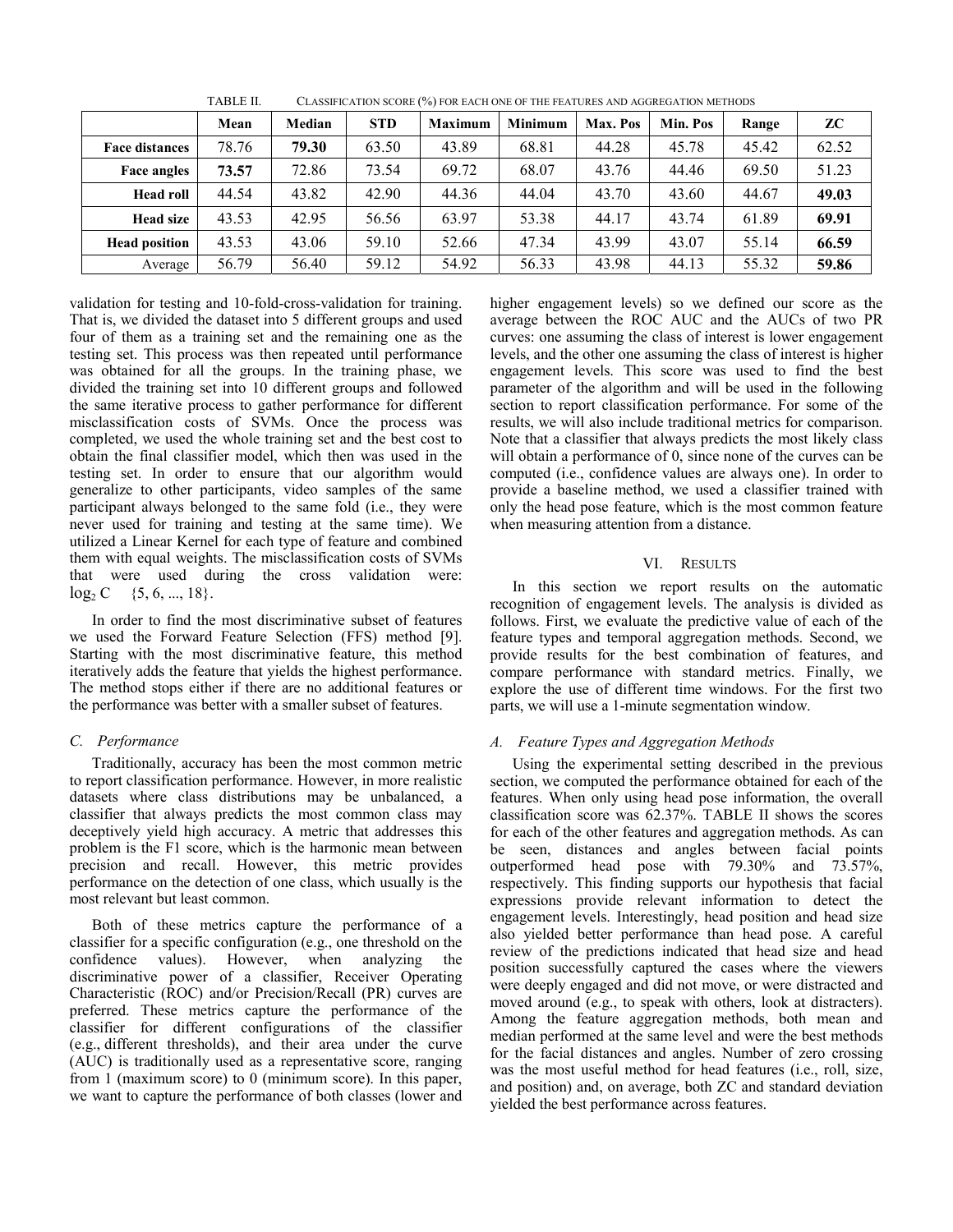

Figure 6. Confusion matrix (left), ROC curves (center) and average of Precision/Recall curves (right) for head pose (baseline method), distances between facial points (best single feature), and best combination of features.

#### *B. Best Subset of Features*

In this experiment, we wanted to explore the performance when combining different features.

After running the FFS method for all possible combinations of feature types and aggregation methods, the best subset of features was: distances between facial points with mean aggregation, ZC of head size, and range of head roll. This combination achieved a score of 82.54%, which is 3.24% higher than the best feature. Note that even though head roll showed poor performance when used independently, it provided additional discriminative information when used in combination with other features. On the other hand, angles between facial points was not selected as part of the best subset of features, probably indicating that the information encoded by this feature is similar to that encoded by distances between facial points. Similarly, combining head pose with facial distances did not yield higher performance, which is expected as different head orientations affected the distances between facial points.

Fig. 6 shows the confusion matrix, ROCs and the average of Precision/Recall curves for the head pose, the best single feature, and the best combination of features. Using these metrics, it becomes easier to analyze the performance of the models for different configurations. For instance, when using the best combination of features, we can correctly detect 79% of the lower engagement responses (i.e., False Positive Rate of 21%) while correctly detecting 77.67% of the higher engagement responses. The overall accuracy for this specific configuration is 77.92%.

## *C. Time Windows*

For this part of the analysis we wanted to explore whether different window sizes have an impact on the classification performance. In practice, the distribution of the engagement levels for different window sizes was very similar to that observed when using a 1-minute window (see Fig. 5).

Fig. 7 shows the performance achieved when using FFS on different time windows. As can be seen, windows above 30 seconds yielded 7% higher performance than some of the smaller windows. This finding is consistent with the hypothesis that engagement needs to be analyzed within a specific temporal context. We also observed that different types of features performed differently on different time scales. For instance, while the zero crossings of head size improved performance with larger windows, head pose improved performance with smaller windows. Therefore, the best combinations of features and aggregation methods across windows was slightly different.

In real-life settings, different window sizes may be appropriate for different applications. For instance, smaller windows may be more useful in safety scenarios where immediate predictions are critical, and engagement levels tend to fluctuate faster. On the other hand, larger windows can be more useful in market research scenarios where accurate predictions are more important, and engagement levels are likely to be measured over the duration of a stimulus (e.g., commercial advertisements or long television programs).



Figure 7. Performance achieved using Forward Feature Selection on different time windows (ranging from 3 seconds to 2 minutes).

#### VII. CONCLUSIONS

In this work, we study the problem of engagement measurement of TV viewers from an RGB video camera. In particular, we collected facial responses of 47 participants while watching a TV show, used a human coder to manually annotate perceived engagement levels, and built an automated system to predict the engagement levels from head and facial gestures. We were able to successfully discriminate between